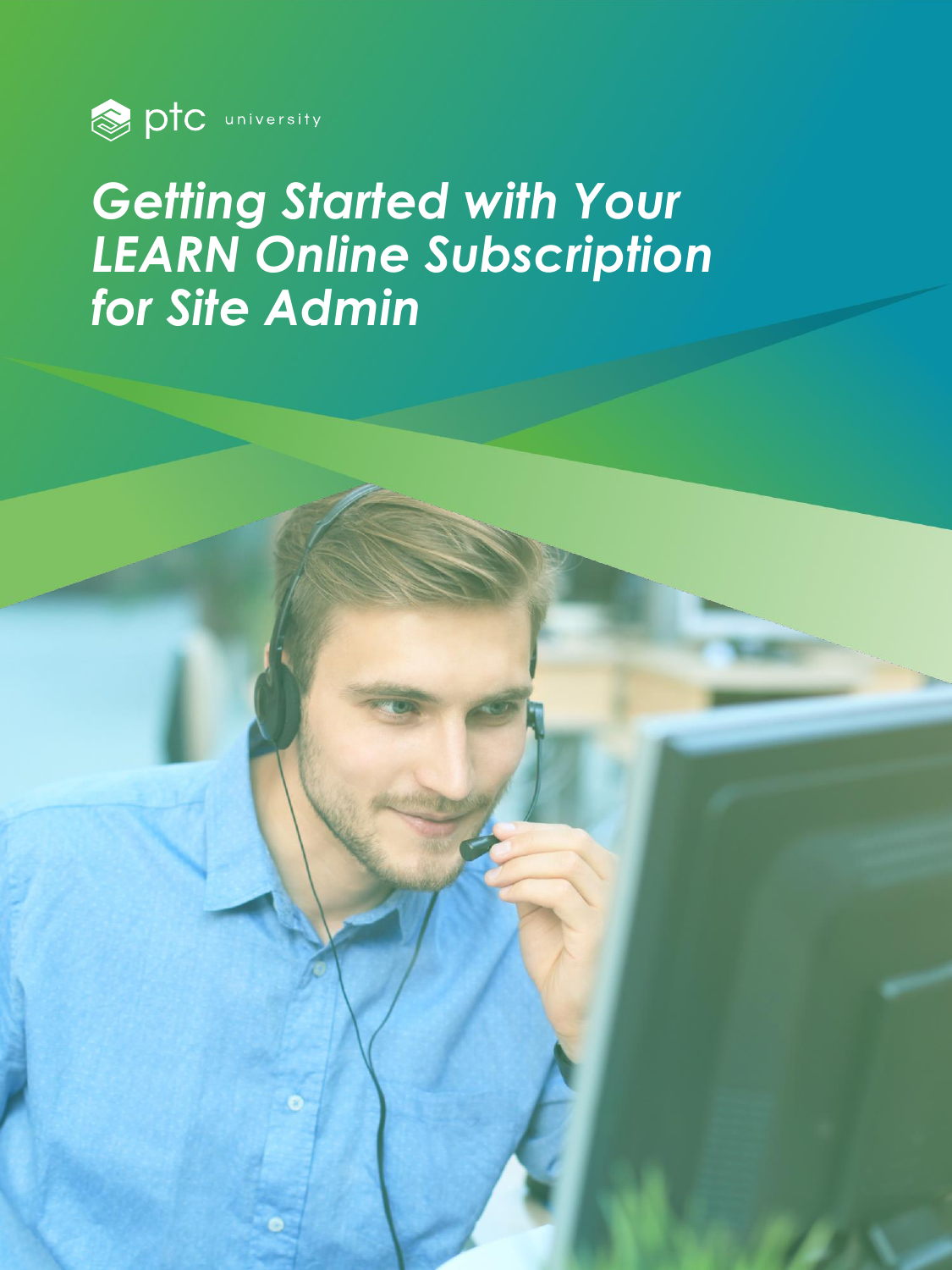# *Table of Contents*

*Introduction 3*

*Getting Started 4*

*How to Prepare for Class 5*

Getting The Most Out of 6-7 *Your LEARN Subscription*

*Quick Summary 8*

*Contact Us 9*

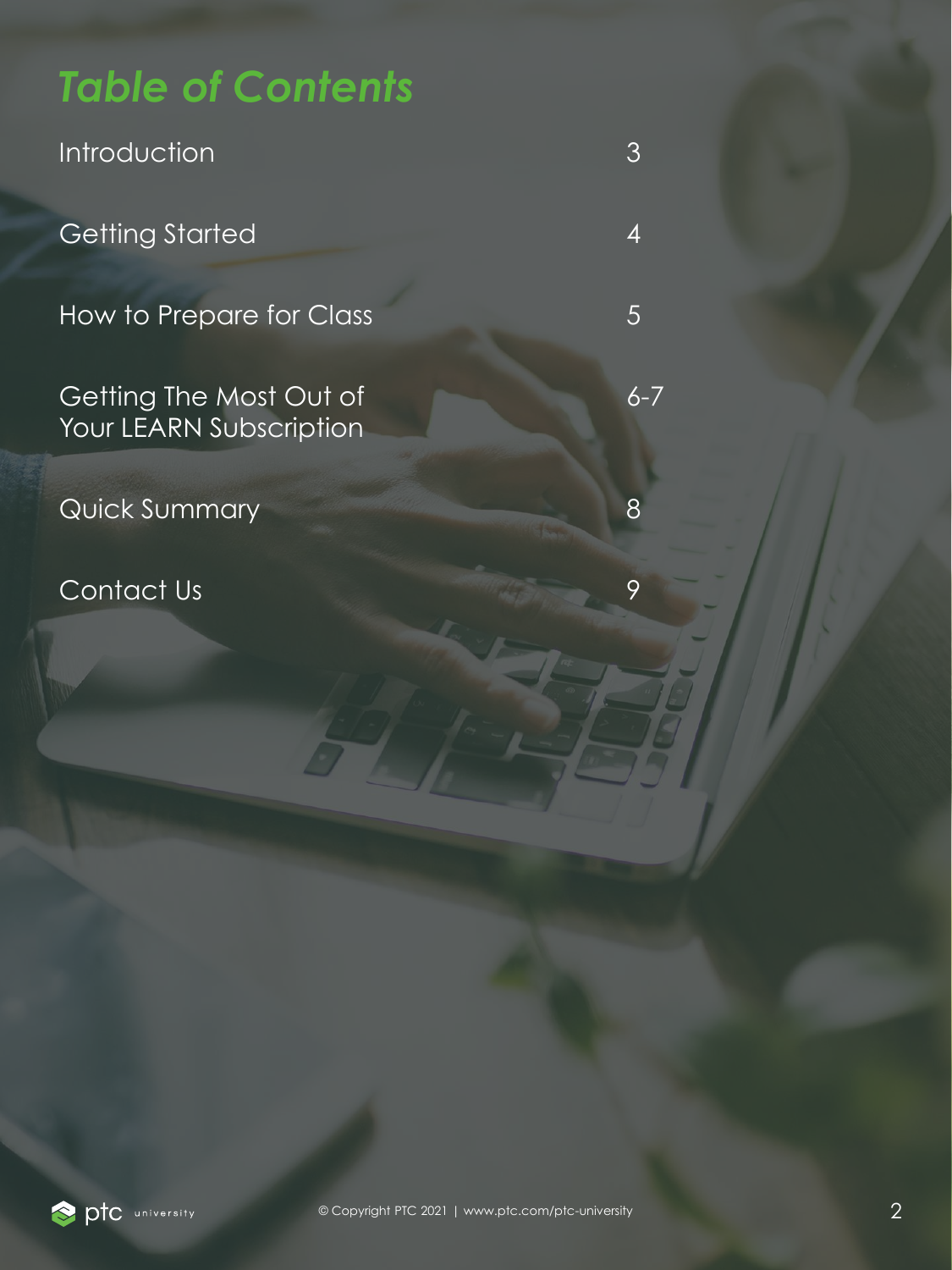# *Introduction*

*We believe in your ability to change the world. It is our mission at PTC University to guide you along the way through best-in-class learning experiences. Our LEARN Online Subscription provides you with unlimited access to live, virtual instructor-led LEARN sessions. Each session is three hours in duration and capacity limits on classes ensure you have unfettered access to your instructor. Choose a class time that works for your schedule and retake any course offered to refresh and solidify your skills. Our world-class instructors will lead you on a collaborative and engaging learning journey designed to help you retain knowledge and drive your success. We look forward to seeing you in the classroom!*

*Scott Barkman Vice President, PTC University*

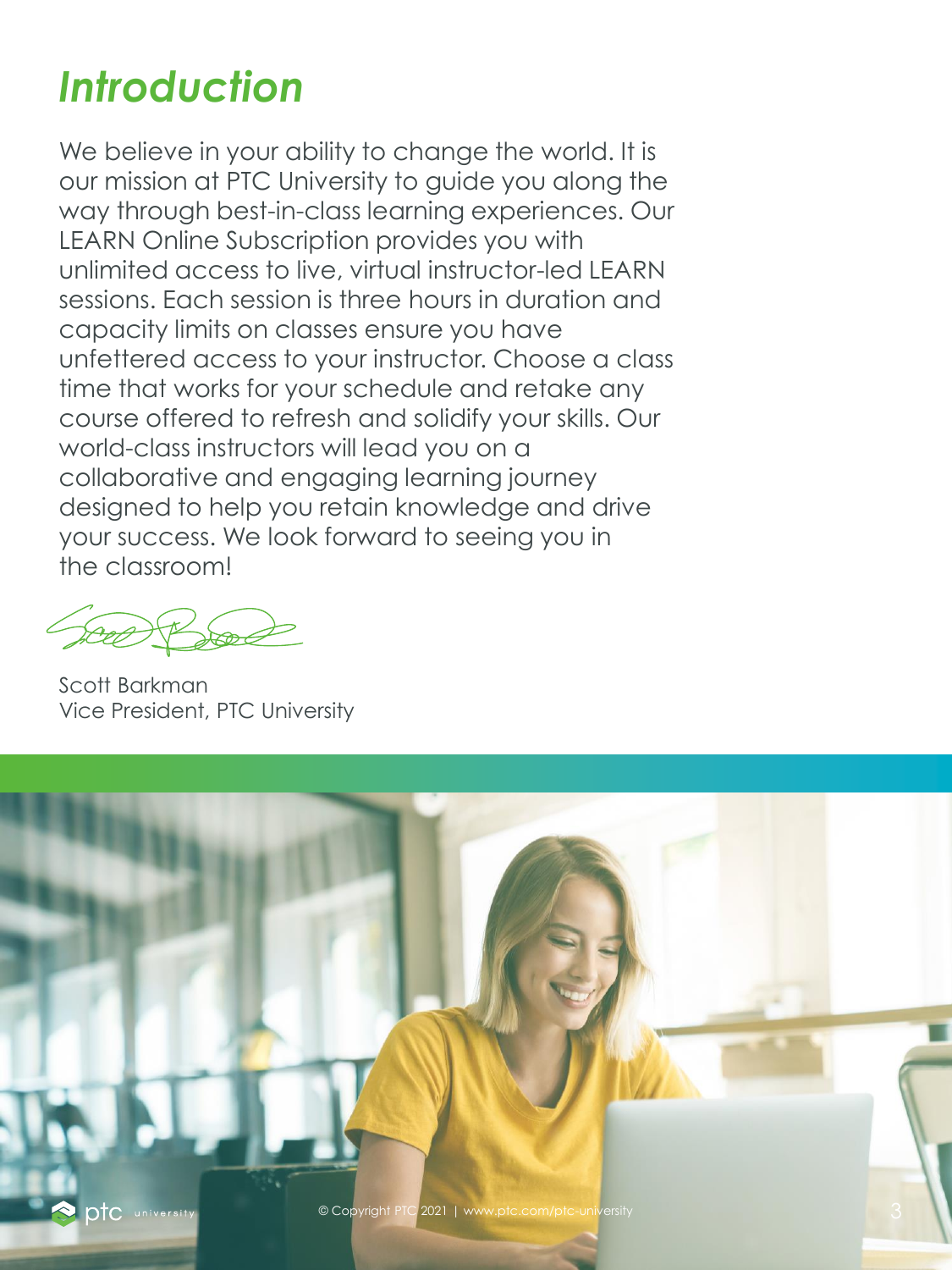# *Getting Started*

It's incredibly easy to get started with your LEARN Online *subscription. Your organization's Site Admin must complete the three steps below to ensure users can access their account and take advantage of unlimited learning!* 



## *Logging into Training*

*Users will need to login to [Training Central,](https://trainingcentral.ptcu.com/) which is the Learning Management System that powers LEARN Online. Any user that will be assigned a training seat must have a PTC.com account.*

*[Click here to access the job aid that can be](https://www.ptc.com/-/media/ptc-university/help-documents/training-central/getting-started-with-your-learn-online-subscription-for-users.pdf)  distributed to users.* 



#### *Determine Your Users*

You will be able to determine which of your users will *be given access to your LEARN Online Subscription. Your welcome email includes a Bulk User Upload Form. Once you add all learner names and email addresses to the bulk upload form, you are ready for the next step.*

*[Click here to access the job aid for How to Populate](https://www.ptc.com/-/media/ptc-university/help-documents/training-central/how-to-populate-users-into-training-central.pdf)  Users in Training Central.*



## *Assign Your Seats*

*There are two ways to complete your learner setup:*

- *Send in the [bulk upload form](https://www.ptc.com/-/media/ptc-university/help-documents/general/bulk-user-upload-form-ptc-university.csv) to [trainingcentral@ptc.com](mailto:trainingcentral@ptc.com) and request that users are added and all seats assigned.*
- *Assign users to the subscription after users have created their PTC.com Account and logged into [Training Central.](https://trainingcentral.ptcu.com/)*

*[Click here to access the job aid for Assigning](https://www.ptc.com/-/media/ptc-university/help-documents/training-central/how-to-assign-license-seats.pdf)  License Seats.*

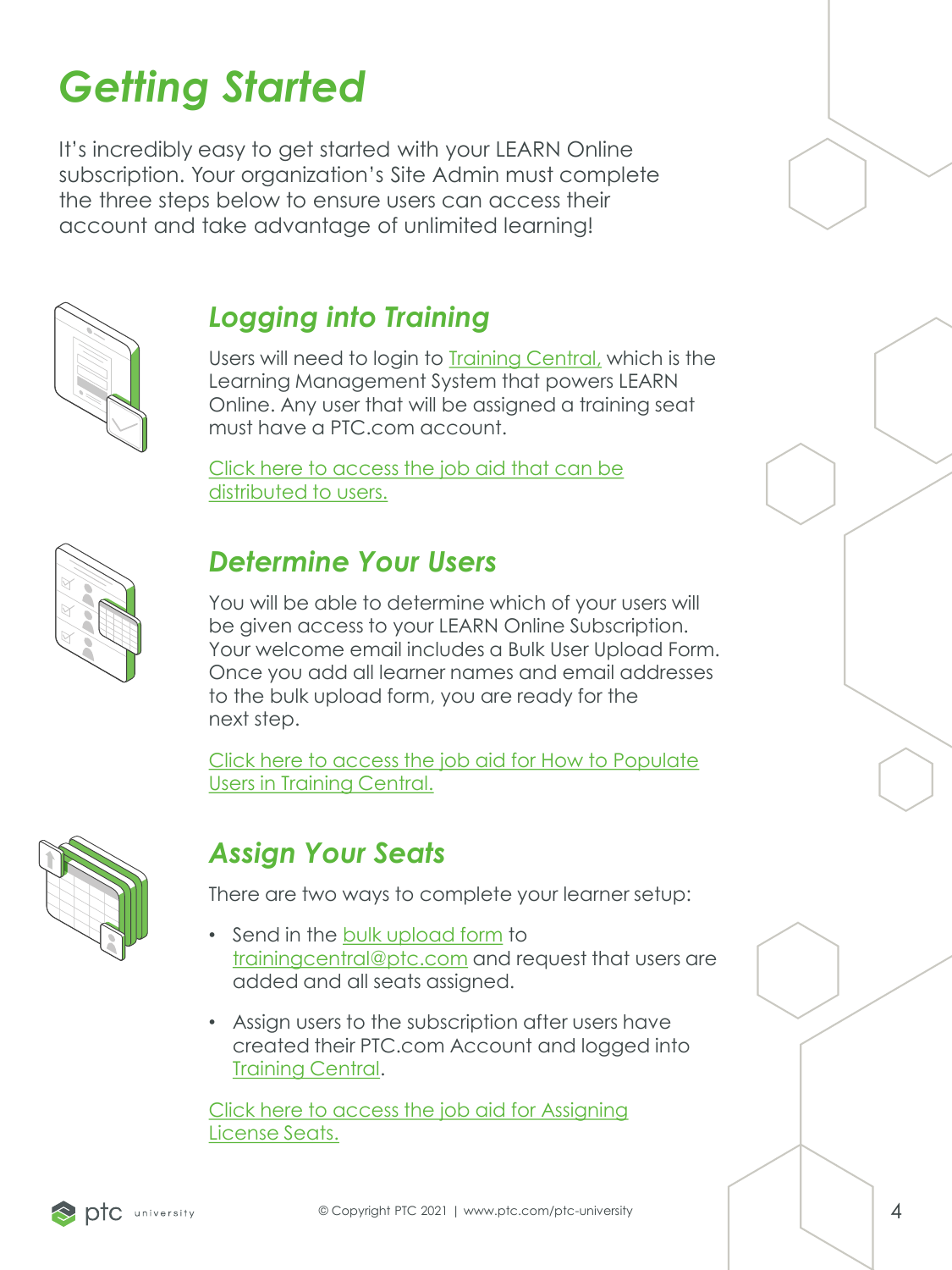# *How to Prepare for Class*



### *Student Guide*

*Student Guides are available within 24 hours from the start of the class and access continues for 12 months. Student guides for already completed classes can be access through [class.ptcu.com.](https://class.ptcu.com/)*

*Review instructions for [accessing Student Guide here.](https://www.ptc.com/-/media/ptc-university/help-documents/training-central/how-to-access-your-student-guide.pdf)*



#### *Class Environments*

*All students have access to Class Environments during LEARN Session for hands-on activities. Class Environments for students are available 30 minutes before class time.*

*[Review system requirements for](https://www.ptc.com/-/media/ptc-university/help-documents/training-central/general-system-requirements.pdf)  accessing Class Environments here.*



#### *Online Classroom*

*Microsoft Teams is the platform we use to deliver LEARN Sessions.*

*Review system requirements [and test your connection here.](https://www.ptc.com/-/media/ptc-university/help-documents/training-central/general-system-requirements.pdf)*

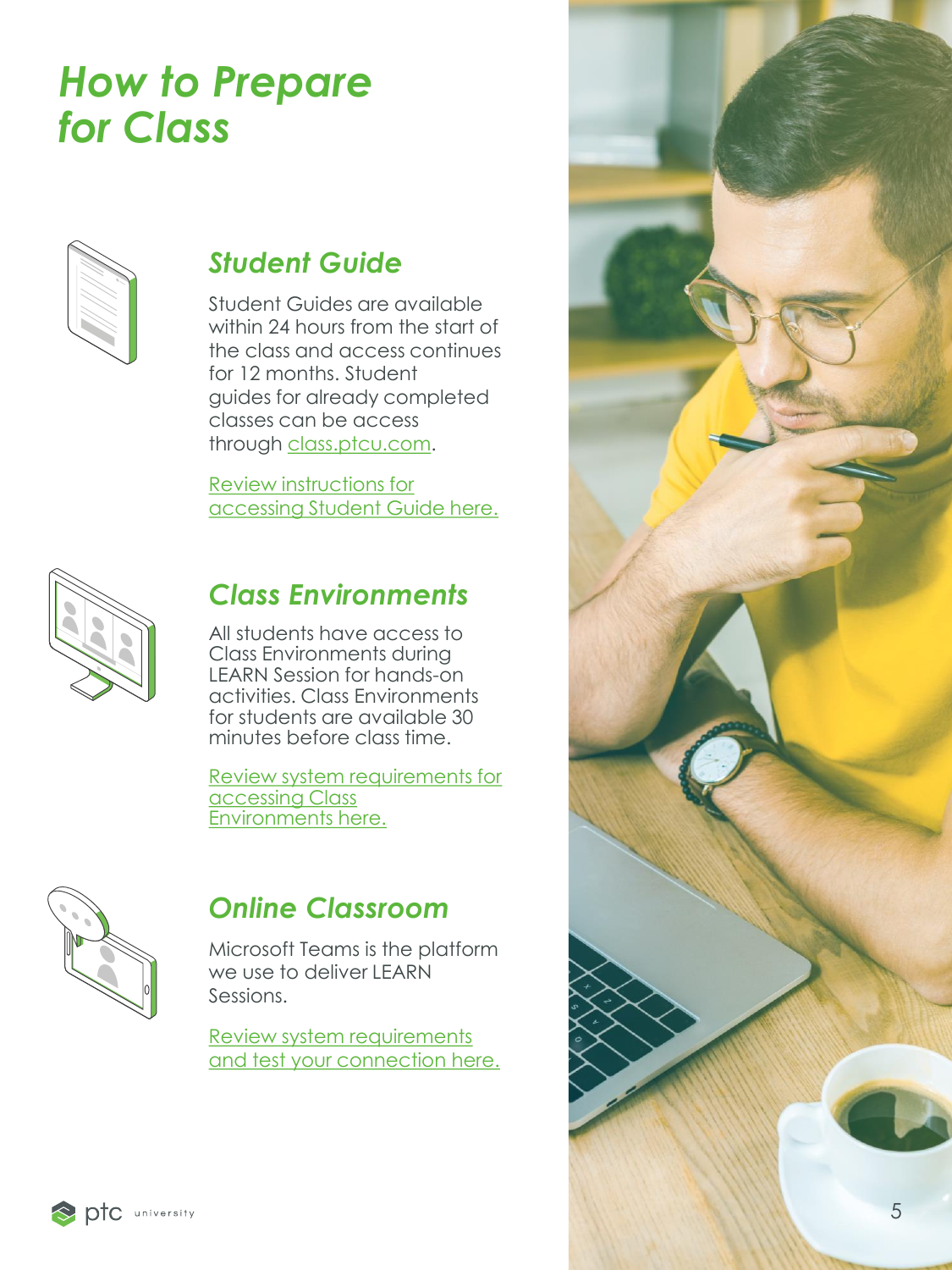## *Getting The Most Out of Your LEARN Subscription*

#### *Your User's Journey*

*LEARN Online gives each user the ability to create their own training journey. They can attend courses that are of interest to their unique needs at a time that works best for their schedule.*

*[Click here to Find a Class.](https://www.ptc.com/en/ptc-university/instructor-led-training/)*

### *Promote LEARN Within Your Organization*

*We recommend that you promote and share your users success within your organization. Celebrate milestones and share success stories as your users attend their first classes, complete their first Fundamentals series, and earn their certification! We want to help users understand the benefits of what the LEARN Online subscription has to offer them not only for their current role but their own career development.*

*[Click here to access the job](https://www.ptc.com/-/media/ptc-university/help-documents/training-central/reports-in-training-central.pdf)  aid for Reports in Training Central.*

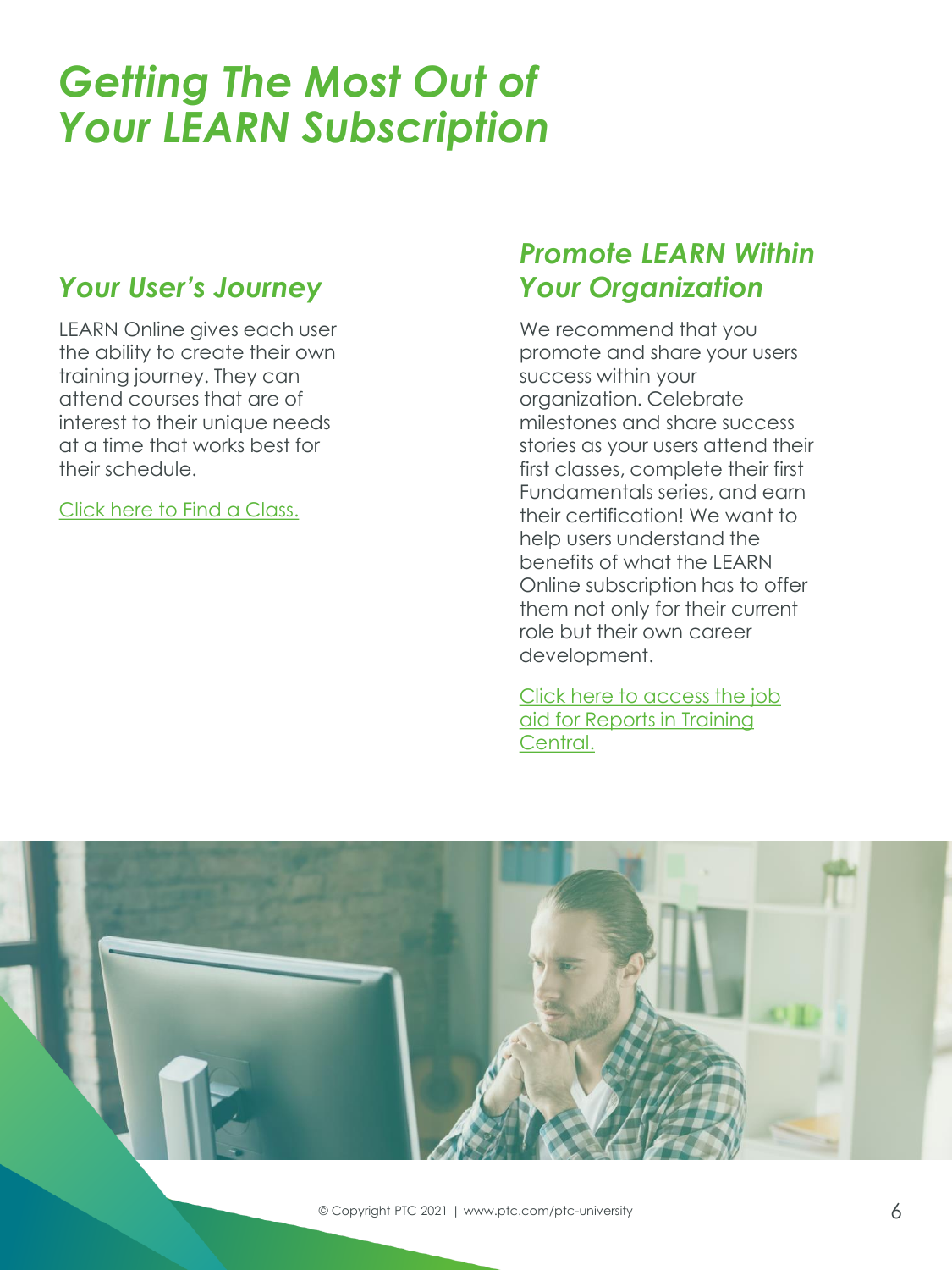## *Getting The Most Out of Your LEARN Subscription*

#### *Understanding the LEARN Session Schedule*

*Scheduling is dynamic and often changing. We are always looking at demand and adjusting our session offerings. We recommend that you check our class schedule frequently so that you don't miss out on a class that accommodates your schedule best!*

*[Click here to Find a Class.](https://www.ptc.com/en/ptc-university/instructor-led-training/)*

### *How to Leverage Specialization Exams and Certifications*

*Specialization Exams will help prepare for the professional exam & identify areas that you have room for improvement.*

*Certifications are a great way to ensure that your users can demonstrate a strong level of product knowledge. You can use the certifications in a few ways: to recognize individual success, to guide onboarding plans, and as a way to confirm existing knowledge. Once learners pass the exam you can be assured that they have the level of knowledge needed to competently use the system.*

*Click here to find out more [details about Certifications.](https://www.ptc.com/en/ptc-university/certifications)*

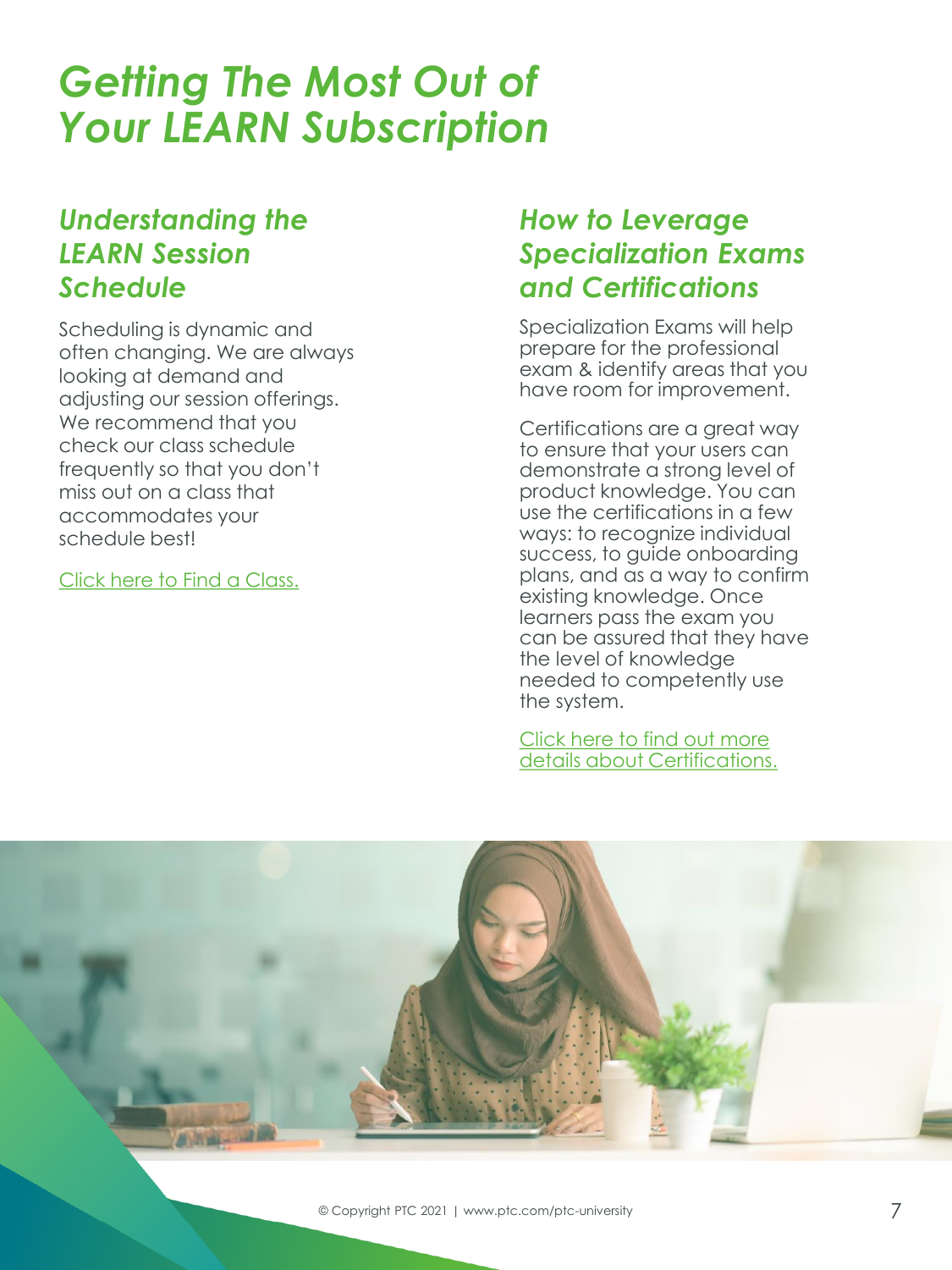# *Quick Summary*



#### *Site Admin Checklist*

- *Complete Purchase Order*
- *[Bulk User Upload](https://www.ptc.com/-/media/ptc-university/help-documents/training-central/how-to-assign-license-seats.pdf)*
- *[Assign Seats](https://www.ptc.com/-/media/ptc-university/help-documents/training-central/how-to-assign-license-seats.pdf)*
- *Share "[Logging into Training](https://www.ptc.com/-/media/ptc-university/help-documents/training-central/logging-into-training-central.pdf) Central" with Your Users*
- *Encourage Class Attendance*
- *Promote Certification*
- *[Report on Usage](https://www.ptc.com/-/media/ptc-university/help-documents/training-central/reports-in-training-central.pdf)*
- *Share Success Stories*
- *Celebrate Certified Users*

#### *Learner Checklist*

- *[Confirm Access to Training](https://www.ptc.com/-/media/ptc-university/help-documents/training-central/logging-into-training-central.pdf)  Central*
- *[Search and Enroll in Courses](https://www.ptc.com/-/media/ptc-university/help-documents/training-central/how-to-search-and-enroll-in-a-session.pdf)*
- *[Attend Class](https://www.ptc.com/-/media/ptc-university/help-documents/training-central/how-to-join-your-class.pdf)*
- *[Take Survey](https://www.ptc.com/-/media/ptc-university/help-documents/training-central/how-to-complete-the-session-survey.pdf)*
- *[Get Certified](https://www.ptc.com/-/media/ptc-university/help-documents/training-central/how-to-enroll-in-a-certification-exam.pdf)*

*Important: You must share your Sales Order Number and Customer Number found above for users to access Training Central correctly.*